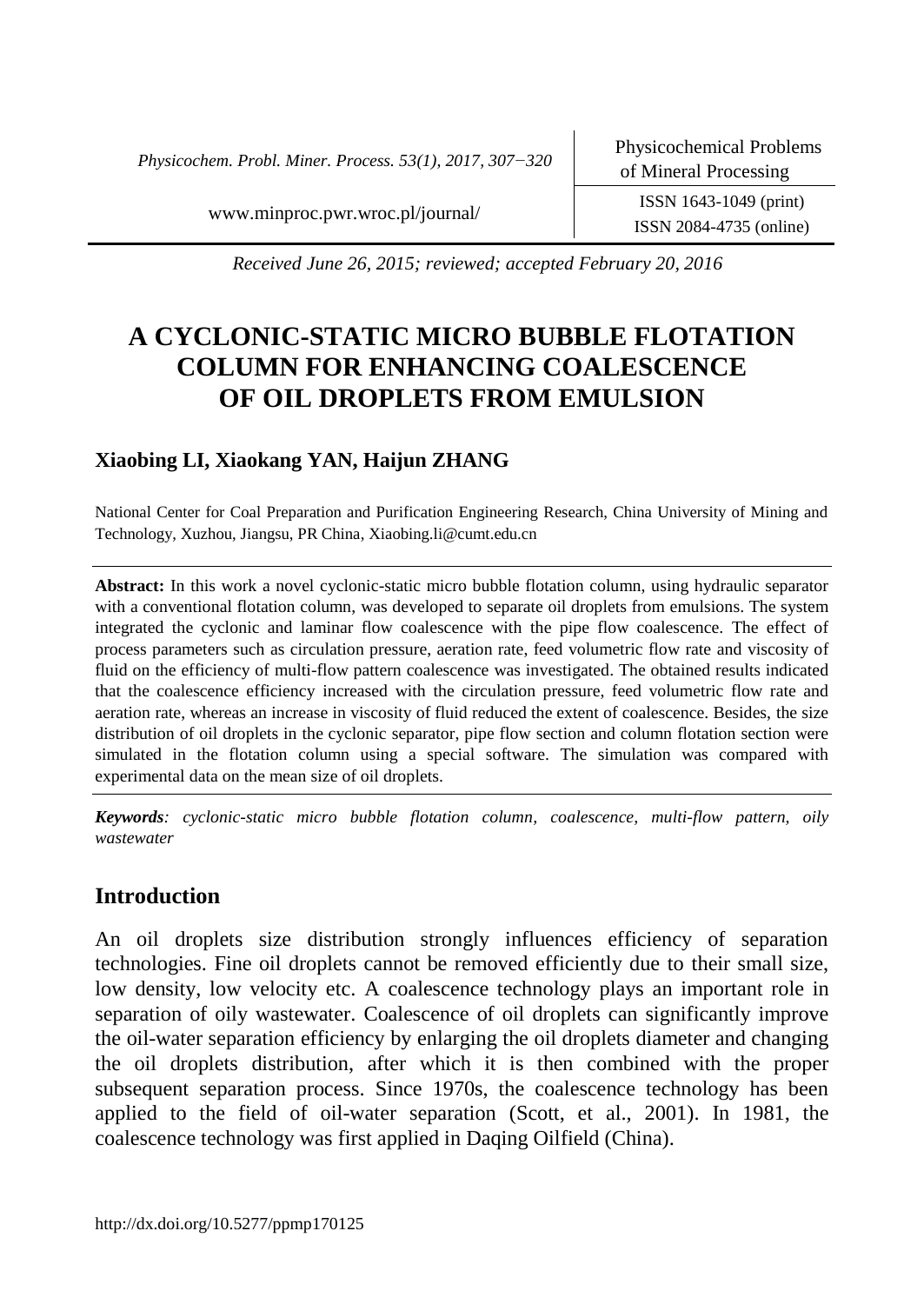The coalescence technology involves coalescence of fine oil droplets through either physical or chemical methods to form larger particles to enhance droplets separation. The coalescence mechanism includes collision and wetting. In the wetting coalescence, the size of oil droplets increases by wetting, collision, interception and adhesion based on the coalescence medium (packing), while in the collision coalescence, the dispersed oil droplets are collided with each other, resulting in either two or more oil droplets forming one larger droplet. In recent years, the researches on the coalescence methodologies focused on coalescence mechanism (Boyson and Pashley, 2007; Mitre et al., 2010), packing (Wilkinson and Waldie, 1994; Dyakowski and Williams, 1996; Wang, 2003; Ni and He, 2007; Qu et al., 2009; Zhang et al., 2009), wetting (Hong et al., 2003; Ji et al., 2009), cyclone (Yeung et al., 2003; Yuan and Zhang, 2005; Jin et al., 2009; Schutz et al., 2009), coalescence flotation and efficiency improvement (Urbina-Villalba and Garcia-Sucre, 2001; Martula et al., 2003; Fredrick et al., 2010; Ata et al., 2011), gravity (Li and Gu, 2005; Sokolovic et al., 2007), electric field coalescence (Lee et al., 2001; Bresciani et al., 2010) and ultrasonic coalescence (Pandu and Donald, 2007; Pangu and Feke, 2009; Junji et al., 2009).

In the present study, in order to improve the separation efficiency of fine oil droplets from oily wastewater, a device named cyclone-static micro bubble flotation column by multi-flow pattern coalescence was developed. The cyclone-static micro bubble flotation column has been widely applied in mineral processing and wastewater treatment. For instance, a full-scale tests of  $2000 \text{ m}^3/\text{day}$  using the cyclone-static micro bubble flotation column, which was constructed and operated at the Shengli Oilfield (China), oil removal of 97.70% with the treated effluent containing an oil concentration of  $23.39 \text{ mg/dm}^3$  was obtained (Li et al., 2015). The size distribution of oil droplets in the cyclonic separator for cyclonic coalescence, pipe flow section for pipe flow coalescence and flotation column for laminar flow coalescence were analyzed. The effects of process parameters such as circulation pressure, aeration rate, feed volumetric flow rate and viscosity of fluid on the efficiency of multi-flow pattern coalescence were investigated. The size distribution of oil droplets in the cyclonic separator, pipe flow section and flotation column were simulated in the flotation column using the Fluent software.

## **Coalescence phenomena in the cyclonic static micro-bubble flotation column**

Coalescence occurs when either two or more oil droplets collide. The collision is caused by spatial velocity differences between droplets. During the oil-water separation process, droplets coalescence can increase the oil droplets size. It significantly improves the oil removal efficiency when combined with the subsequent separation process.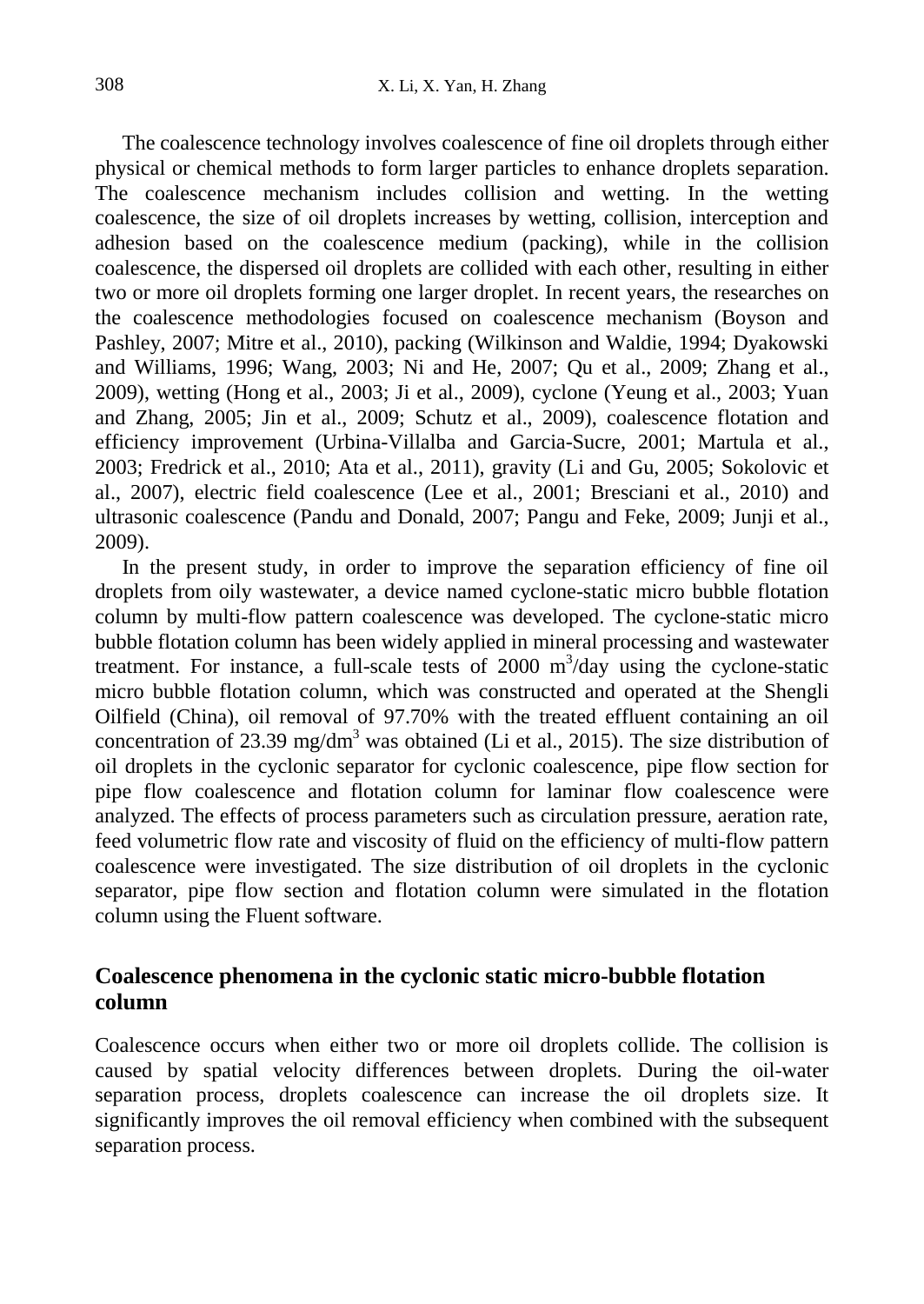The cyclone-static micro bubble flotation column (Fig. 1) consists of three zones, that is flotation separation (upper section), cyclonic separation (lower section) as well as bubble generated and pipe flow zone (external section). The main components of the device are: flotation column, recycling pump and micro bubble generator (Liu, 1998; Li et al., 2015). The oily wastewater is pumped into the column through an inlet about one-quarter the way down from the top, and the treated water leaves the bottom of the column via the clean effluent discharge pipe, while the oil-laden foam overflows from the top of the foam discharge tank. The wastewater with poor floatability, containing very fine oil droplets, is split from the column, about threequarters the way down from the top, and is tangentially pumped into the internal cyclone through the micro bubble generator and piping. Air is introduced into the generator and bubbles are produced. The fine oil droplets are loaded onto the bubbles and carried from the cyclonic separation zone to the flotation separation zone.



Fig. 1. Coalescence in the inner cyclonic separator of the flotation column

In the processing of separation by flotation, there are three kinds of coalescence processes such as cyclonic, pipe flow and laminar flow coalescence being revealed in the cyclonic-static micro bubble flotation column. As shown in Fig. 1, the cyclonic coalescence of the oil droplets generally occurs in the cyclonic separation zone, which is a kind of air-injected inner cyclonic separator. The pipe flow coalescence of the oil droplets occurs in the pipe flow zone of the flotation column. The laminar flow coalescence of oil droplets generally occurs in the flotation separation zone. In the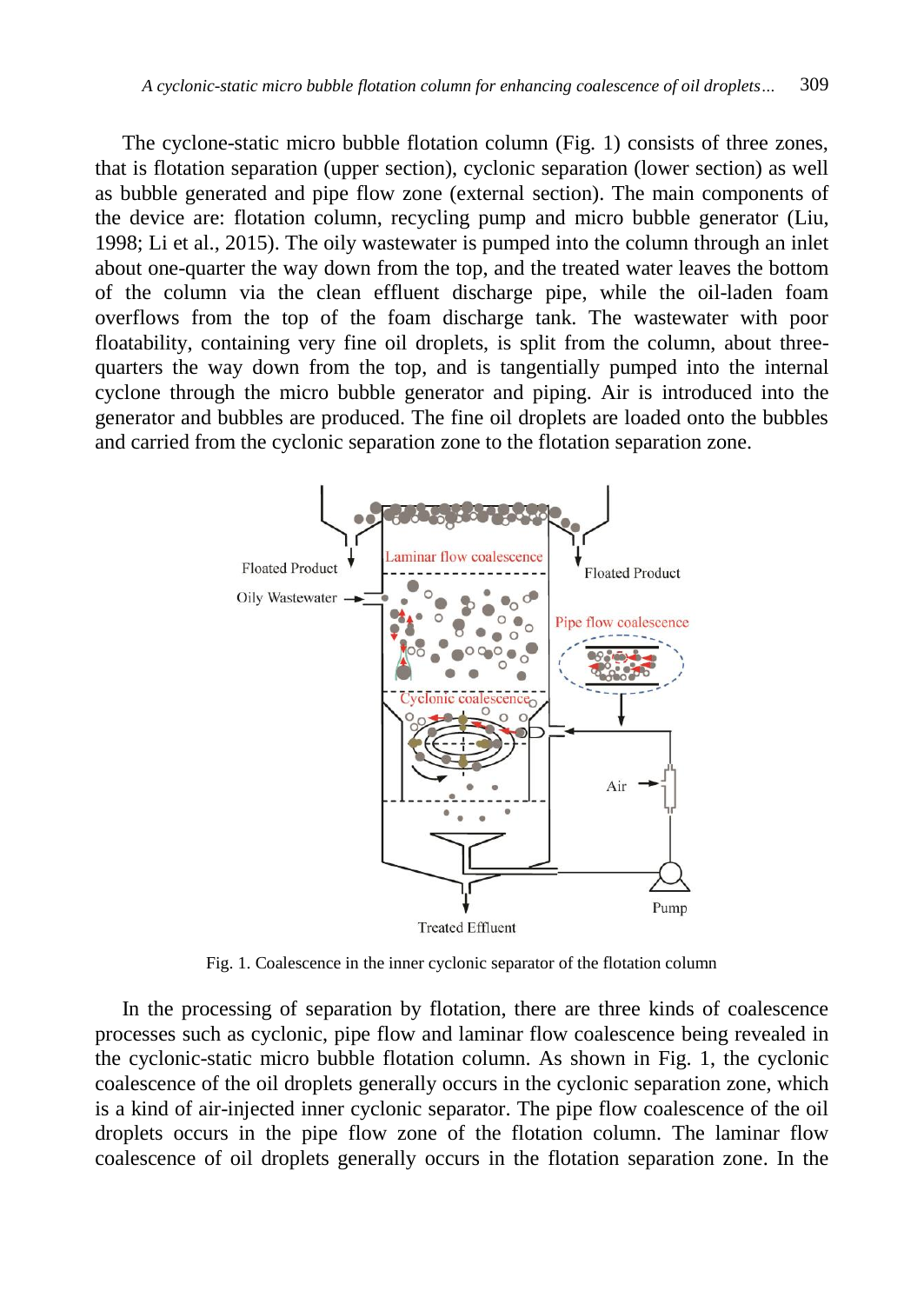cyclonic coalescence, the rotational velocity of liquid in the inner layer is higher than that in the outer layer because of the velocity difference along the tangential direction which is caused by shearing stress between droplets or tangential velocity gradient in the cyclonic separator. It results in an occurrence where the droplet moving in the rotating inner layer can catch up with the droplet moving in the rotating outer layer, thus two droplets can collide and coalesce. At the same time, the motion trails of droplets with different sizes can be intersected because of the velocity difference along the radial direction which is caused by the different diameters of droplets in the cyclonic field. The velocity towards the center of the large droplet is higher than that of the small droplet, resulting in occurrence of coalescence between two droplets with different sizes. In the processing of pipe flow coalescence, coalescence is performed between the small droplets with high velocity and large droplets with low velocity in the same direction motion process. It results in occurrence of coalescence and formation of larger droplet. In the processing of laminar flow coalescence, coalescence occurs between the floated upward droplets and entrained downward droplets in the feed flow in the gravity field. It also results in coalescence and formation of larger droplet (Zhang and Yuan, 2003).

## **Experimental**

### **Materials**

A sample of crude oil used in this study was obtained from the Shengli Oilfield (China). The chemical composition of the sample used for preparation of  $1 \text{ dm}^3$  oilwater emulsion with an oil concentration of  $20,000$  mg/dm<sup>3</sup> is as follows: crude oil 20 g, sodium petroleum sulfonate 5 g, sodium carbonate 10 g and sodium dodecylbenzenesulfonate 15 g. In order to obtain a stable oil-water emulsion, crude oil, sodium petroleum sulfonate, sodium carbonate, sodium dodecylbenzenesulfonate (SDBS,  $C_{18}H_{29}NaO_3S$ ) were mixed at various speeds above 3000 rpm for 30 min at 60 <sup>o</sup>C so that the oil droplets were dispersed completely in water. The simulated samples were prepared by adding pre-determined amounts of the oil-water emulsion in a mixing tank and were emulsified by a static mixer and recycling through a pump for 90 min. The wastewater temperature was kept at 35-39 °C.

#### **Equipment and methods**

The experimental setup is shown in Fig. 2. The main device is a set of cyclonic-static micro bubble flotation column, which had 0.1 m diameter and 2 m height. A circulation pump with  $0.5$ -1 m<sup>3</sup>/h of discharge was used for the column. A flowmeter and a valve situated at the outlet of the circulation pump were used to measure and control the circulation volumetric flow rate. The oily wastewater was obtained by addition water in the mixing tank with a pre-determined amount of oil-water emulsion. The sampling points were shown in Fig. 2. The oil droplet size distribution was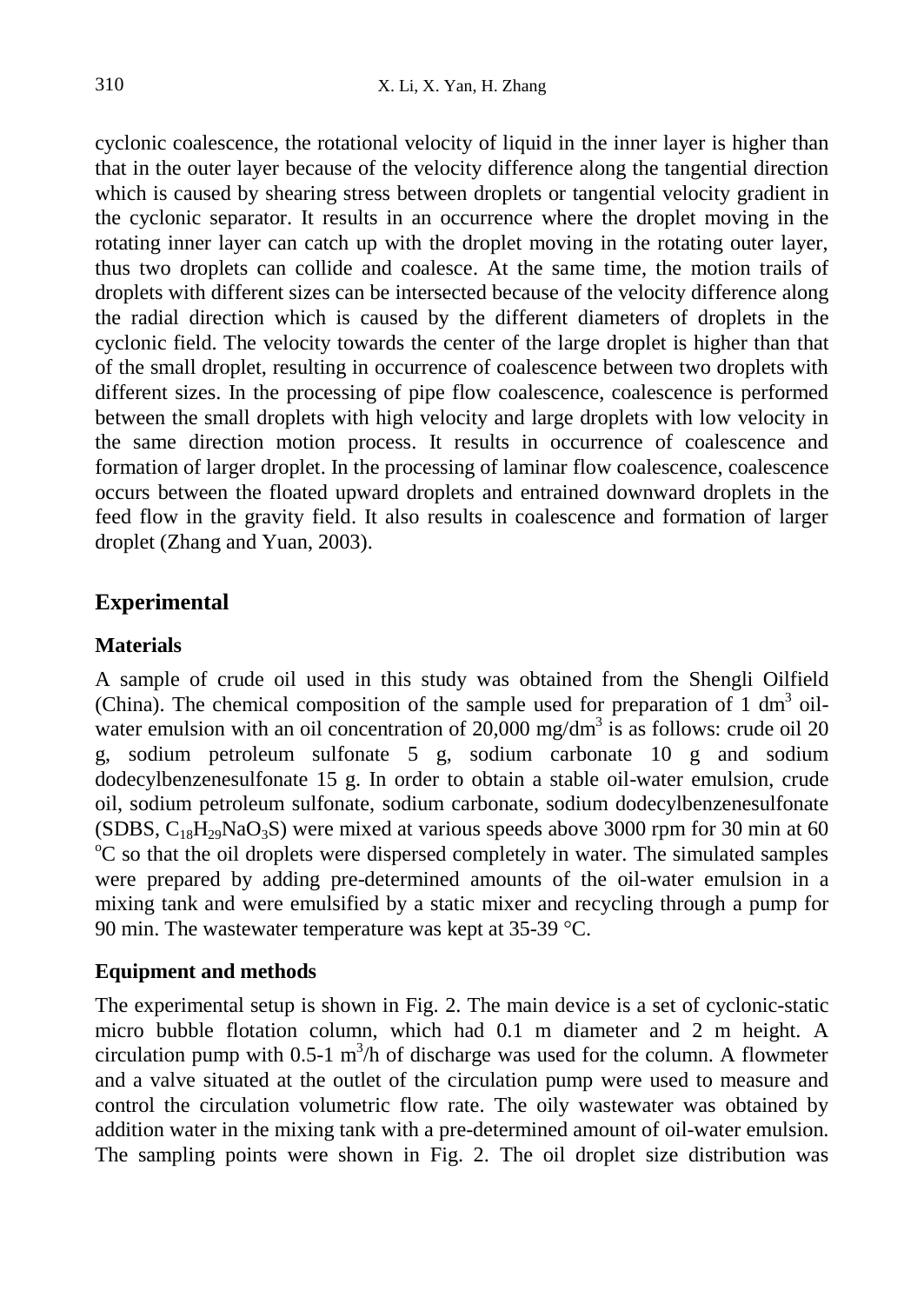analyzed with a laser particle analyzer (model BT-9300HT, Dandong Bettersize Instruments Ltd).



Fig. 2. Schematic of the cyclonic static micro-bubble flotation column separation unit

## **Results and discussion**

## **Multi-pattern coalescence**

As shown is Figure 3, the mean diameter of the oil droplets increased with increasing the circulation pressure using multi-pattern coalescence. For example in the cyclonic coalescence, the mean size of droplets was  $9.12$  and  $11.99 \mu m$  with an initial mean size of 6.56 and 7.96 μm, when the circulation pressure was 0.06 and 0.10 MPa, respectively. Furthermore, it appears that the increase amplitude of the mean size of droplets decreased slightly when the circulation pressure increased up to 0.12 MPa. It was also observed that the mean size of droplets was 7.96 μm after pipe flow coalescence, 11.99 μm after cyclonic coalescence and 23.66 μm after laminar flow coalescence with an initial mean size of 3.55 μm when the circulation pressures was 0.10 MPa. The circulation pressure was an important parameter in the flotation process of oily wastewater treatment when using a cyclone-static micro bubble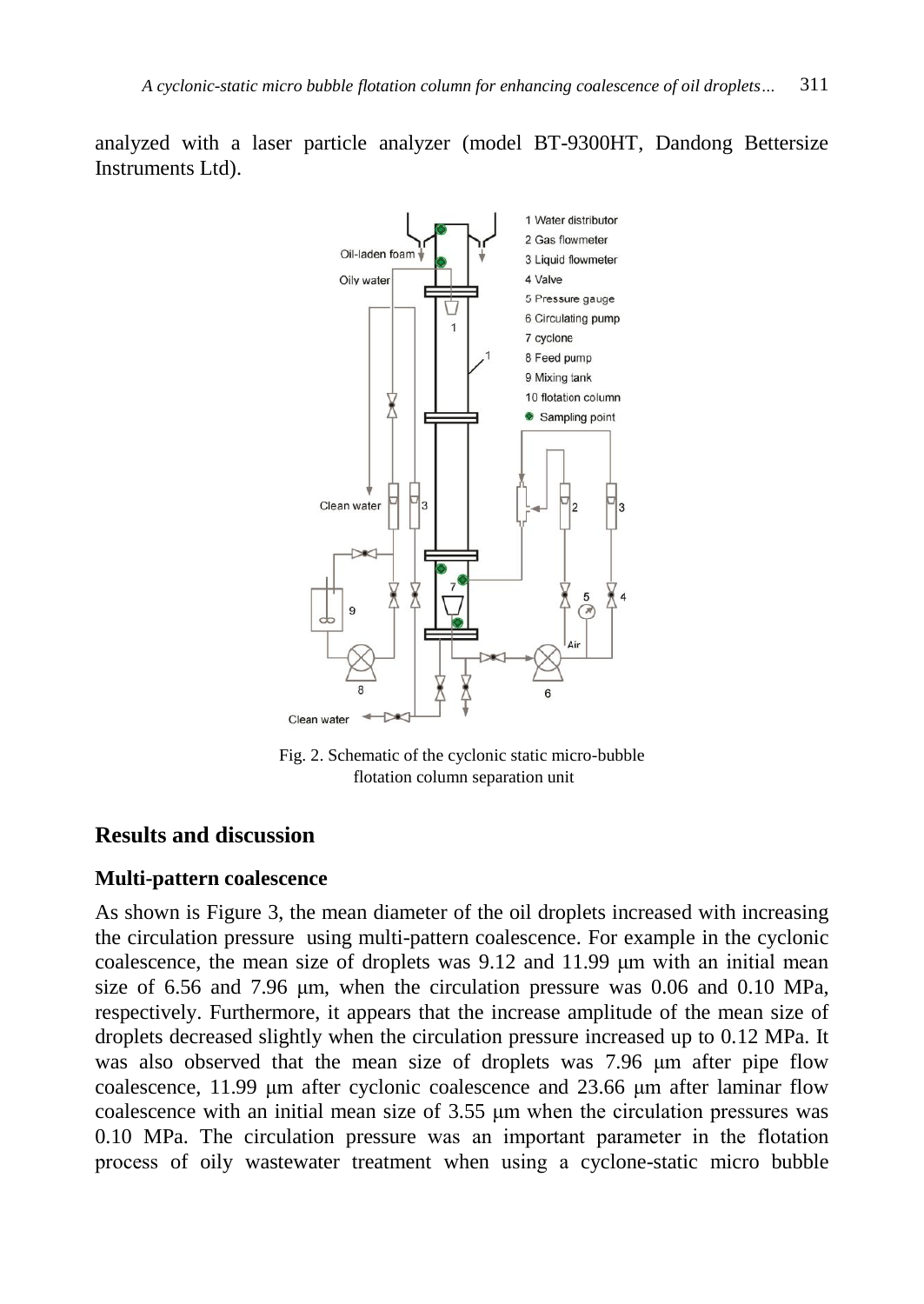flotation column. There was the shearing force acting on the oil droplet, which caused oil droplet to deform, distort and break-up. Larger shear force acting on the oil droplet leads to distortion, deformation and break-up, while smaller shear force cannot produce coalescence caused by the velocity gradient. The cyclone becomes a coalescer when the coalescence plays a dominant role in the process, otherwise, the cyclone becomes an emulsifier.



Fig. 3. Effect of circulation pressure on multi-pattern coalescence

As shown is Figure 4, the mean diameter of the oil droplets increased with increasing the aeration rate using multi-pattern coalescence. For example in the cyclonic coalescence, the mean size of droplets was 9.04 and 10.75 μm with an initial mean size of 2.51 and 2.34  $\mu$ m when the aeration rate was 1.0 and 2.0 dm<sup>3</sup>/min, respectively. Furthermore, it appears that the increase amplitude of the mean size of droplets decreased slightly when the aeration rate increased up to  $2.0 \text{ dm}^3/\text{min}$ . It was also observed that the mean size of droplets was 6.79 μm after pipe flow coalescence, 10.75 μm after cyclonic coalescence and 22.83 μm after laminar flow coalescence with an initial mean size of 2.34  $\mu$ m when the aeration rate was 2.0 dm<sup>3</sup>/min. In the cyclonic coalescence, the large aeration rate led to an amount of fine oil droplets entering column flotation section by entrainment of fluid in quasi forced vortex, while small aeration rate removed the droplets from the cyclone without collision and coalescence steps and form the "short circuit flow." In the laminar flow coalescence, the collision and coalescence probability between oil droplets decreased with increasing the aeration rate in the column flotation section. However, the fluid pattern changed when the aeration rate increased and the amount of fine oil droplets performed turbulent motion in the column flotation section, resulting in decrease of collision and coalescence.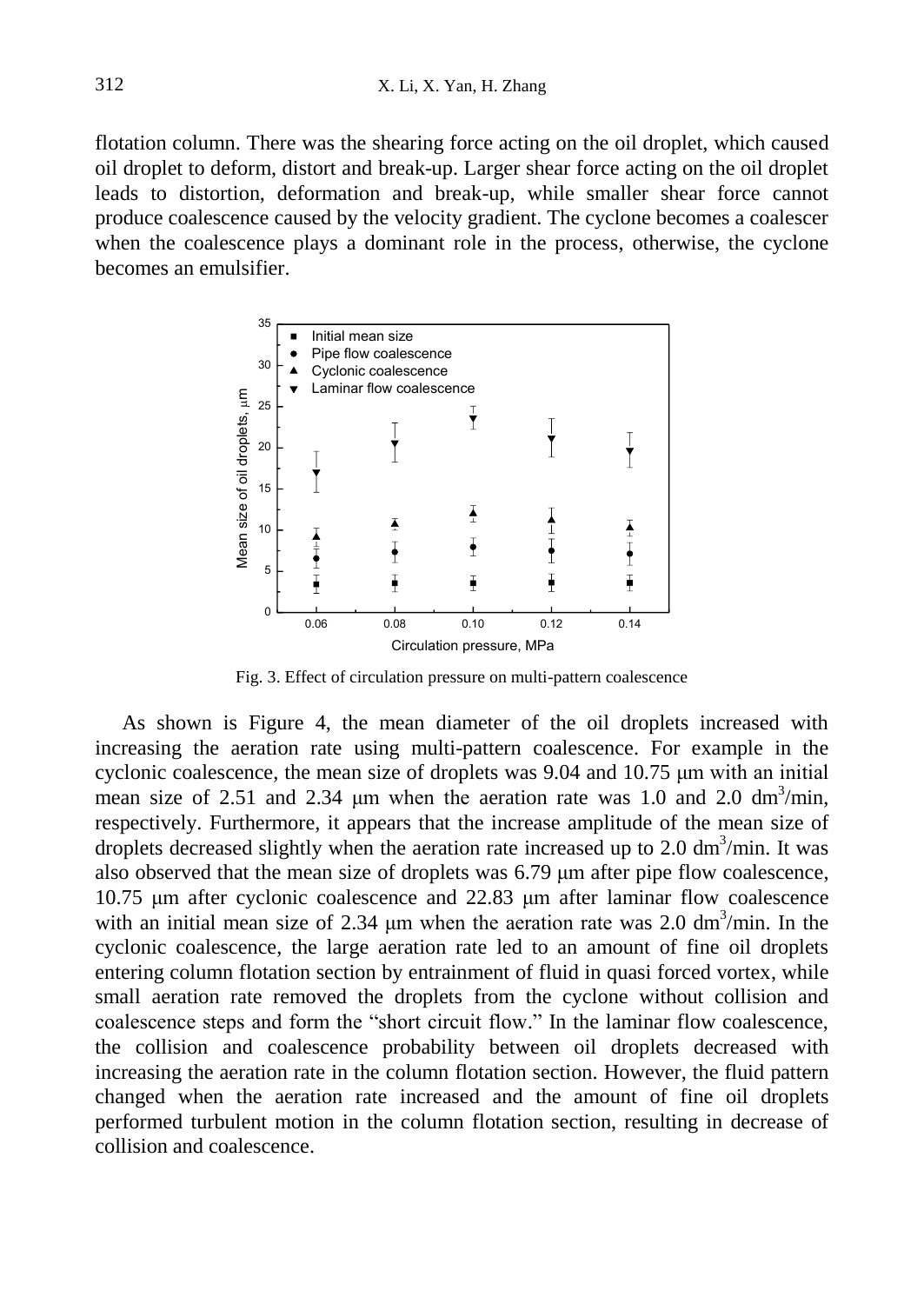

Fig. 4. Effect of aeration rate on multi-pattern coalescence

As shown is Figure 5, the coalescence ratio decreased with increasing the viscosity. For example in the cyclonic coalescence, the mean size of droplets was 11.21 and 8.26 μm with the initial mean size of 3.76 and 3.87 μm, when the aeration rate was 1.05 and 1.62 mPa·s, respectively. It was also observed that the mean size of droplets was 7.62 μm after pipe flow coalescence, 11.21 μm after cyclonic coalescence and 24.25 μm after laminar flow coalescence with an initial mean size of 3.76 μm when the viscosity was 1.05 mPa·s. The droplets moved slowly and the probability of mutual collision between droplets decreased when the viscosity was high. It resulted in decrease of the coalescence efficiency.



Fig. 5. Effect of viscosity of fluid on multi-pattern coalescence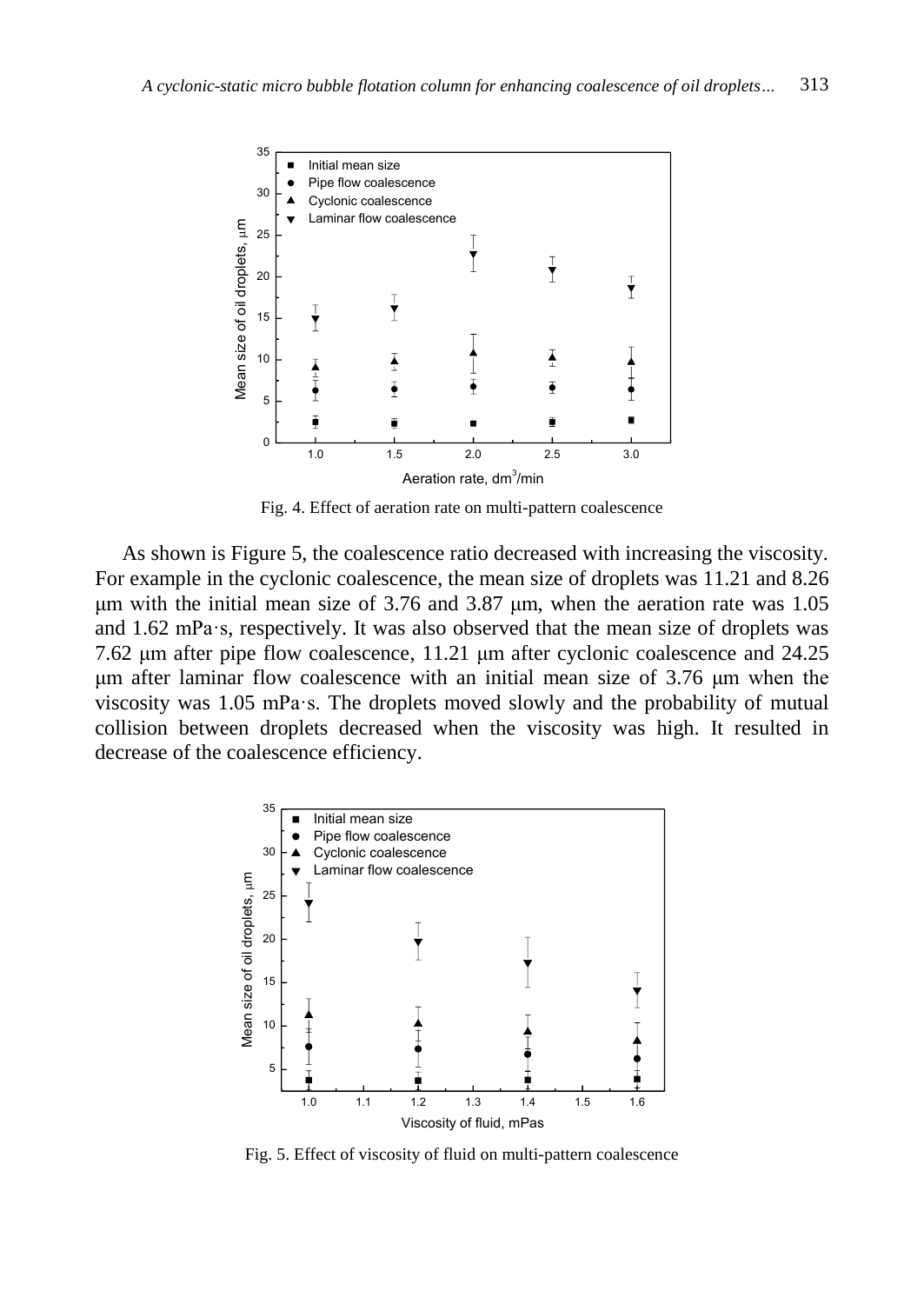#### **Laminar flow coalescence**

As shown in Figure 6, the coalescence efficiency increased with increasing the feed volumetric flow rate. The mean size of droplets was 25.03 μm after pipe flow coalescence with the initial mean size of 11.11 μm when the feed volumetric flow rate was  $0.20 \text{ dm}^3/\text{min}$ . Furthermore, it appears that the increase amplitude of the mean size of droplets decreased slightly when the feed volumetric flow rate increased up to  $0.25$  dm<sup>3</sup>/min. The bubbles and oil droplets floated upward in the flotation column due to density difference. The floating velocity of oil droplets and bubbles followed the Stokes Law. The residence time in the flotation column was shortened when the feed volumetric flow rate was higher than the critical feed volumetric flow rate, resulting in a decrease of coalescence efficiency, especially for the fine oil droplets.



Fig. 6. Effect of feed volumetric flow rate on laminar flow coalescence

#### **Effect of the coalescence efficiency on oil removal**

In order to compare coalescence and process efficiencies between the cyclonic-static micro bubble flotation column and the conventional dissolved air flotation column, oily wastewater separation was carried out using two types of flotation columns. The dissolved air flotation column just performed laminar flow coalescence of the oil droplets without either the pipe flow coalescence or cyclonic coalescence in the flotation column. In this study, a set of dissolved air flotation column with 0.1 m diameter and 2 m height was used.

The oil removal efficiency of 93.49% was obtained with the treated wastewater effluent containing a final oil concentration of  $30.48 \text{ mg/dm}^3$  using the cyclonic-static micro bubble flotation column, while an oil removal efficiency was equal to 72.55% with a final oil concentration of  $128.53$  mg/dm<sup>3</sup> using the dissolved air flotation column under conditions as following: a  $0.20 \text{ dm}^3/\text{min}$  of feed volumetric flow rate,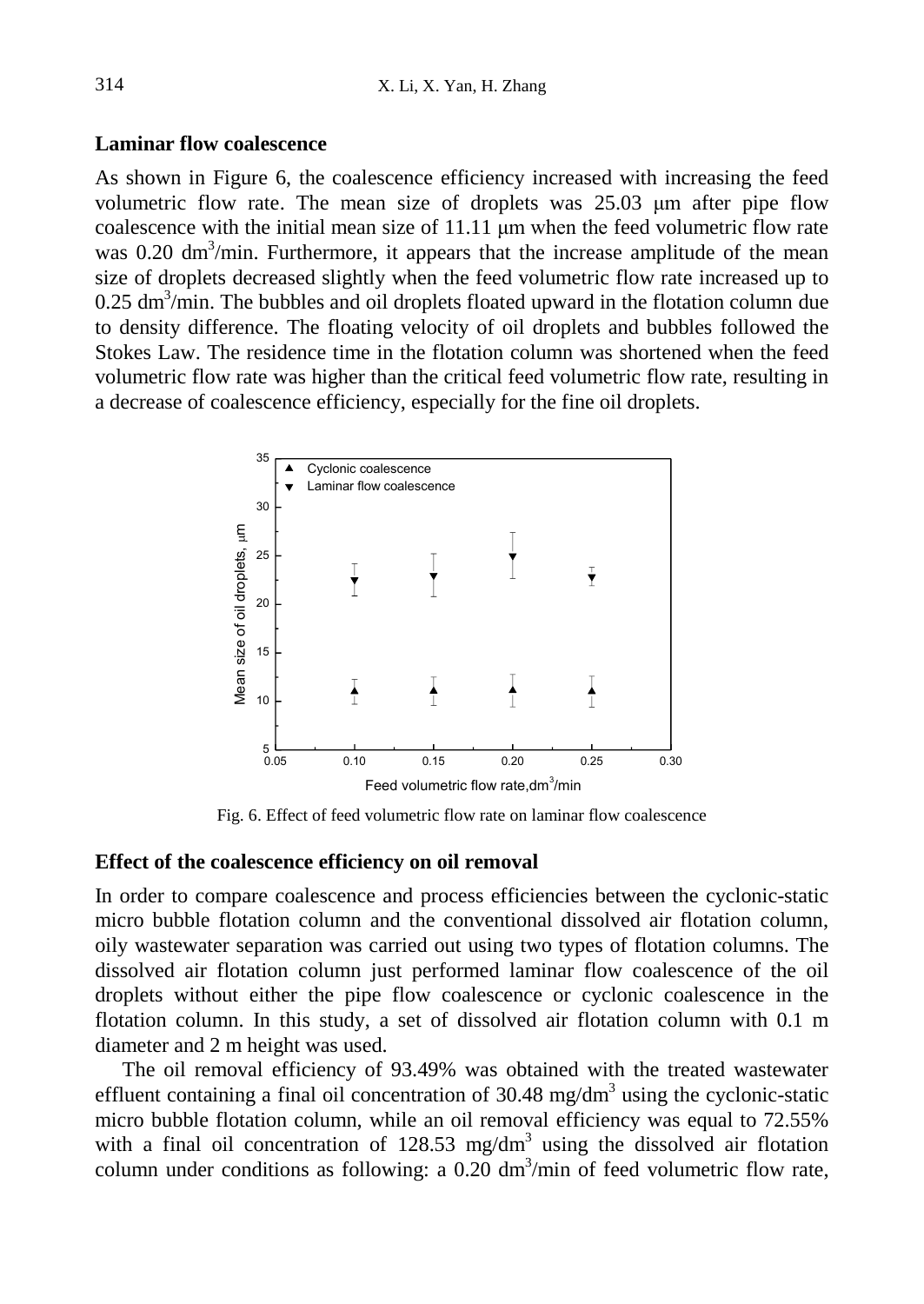2.0  $\text{dm}^3/\text{min}$  of aeration rate, 1.12 mPa·s of viscosity of fluid, 0.1 MPa of circulation pressure,  $468.25$  mg/dm<sup>3</sup> of initial oil concentration and  $2.52$  µm of mean oil droplet size in the feed. The mean oil droplet sizes were 20.69 and 13.75 um at the cross section of the cyclonic-static micro bubble flotation column and the dissolved air flotation column, respectively. It shows that the cyclonic-static micro bubble flotation column is efficient for separation of fine oil droplets.

### **Flow field simulation of the multi-flow pattern coalescence**

The flow field simulation of multi-flow pattern coalescence was developed with the commercial software Fluent 7.0 (Zhao et al., 2000; Wang, 2004). In order to solve the flow field simulation of multi-coalescence and the equation of motion of the dispersed phase, it was assumed that: (*i*) the oil/water medium is a liquid-liquid two-phase flow; (*ii*) it is an incompressible Newtonian fluid; (*iii*) the fluid temperature is constant, and (*iv*) the fluid model follows the corresponding control equation.

### **Two-phase flow model determination**

In this work, the Eulerian model (Qian et al., 2011) was used to simulate the liquidliquid two-phase flow field using Fluent 7.0. The Eulerian model is widely applied in simulation of the non-free liquid level two-phase flow. In the Eulerian equation, the effective density of q phase is  $\hat{\rho}_q = \alpha_q \rho_q$ .

The *q* phase continuity equation can be expressed as,

$$
\frac{\partial}{\partial t}(\alpha_q \rho_q) + \nabla \cdot (\alpha_q \rho_q \vec{v}_q) = \sum_{p=1}^n \vec{m}_{pq} \tag{1}
$$

where  $\vec{v}_q$  is *q* phase speed;  $\dot{m}_{pq}$  is the mass transfer between *p* phase and *q* phase.

The *q* phase momentum balance equation can be expressed as:

$$
\frac{\partial}{\partial t}(\alpha_q \rho_q \vec{v}_q) + \nabla \cdot (\alpha_q \rho_q \vec{v}_q \vec{v}_q) = -\alpha_q \nabla p + \nabla \cdot \overline{\tau}_q + \sum_{p=1}^n (\vec{R}_{pq} + \dot{m}_{pq} \vec{v}_{pq}) + \alpha_q \rho_q (\vec{F}_q + \vec{F}_{\text{lift},q} + \vec{F}_{\text{Vm},q})
$$
(2)

where  $\overline{\tau}_q$  is the pressure strain tensor of the *q* phase:

$$
\overline{\overline{\tau}_q} = \alpha_q \mu_q (\nabla \vec{v}_q + \nabla \vec{v}_q^T) + \alpha_q (\lambda_q - \frac{2}{3} \mu_q) \nabla \bullet \vec{v}_q \overline{\overline{I}}
$$
(3)

where  $\mu_q$ ,  $\lambda_q$  is the shearing viscosity and volume viscosity of *q* phase;  $\overline{F}_q$  is the volume force;  $\bar{F}_{\mu_{\hat{p}_q}}$  is the float force;  $\bar{F}_{v_{m,q}}$  is the virtue mass force;  $\bar{R}_{pq}$  is the interphase mutual acting force; *p* is the pressure, and  $\vec{v}_{pq}$  is the interphase relative velocity.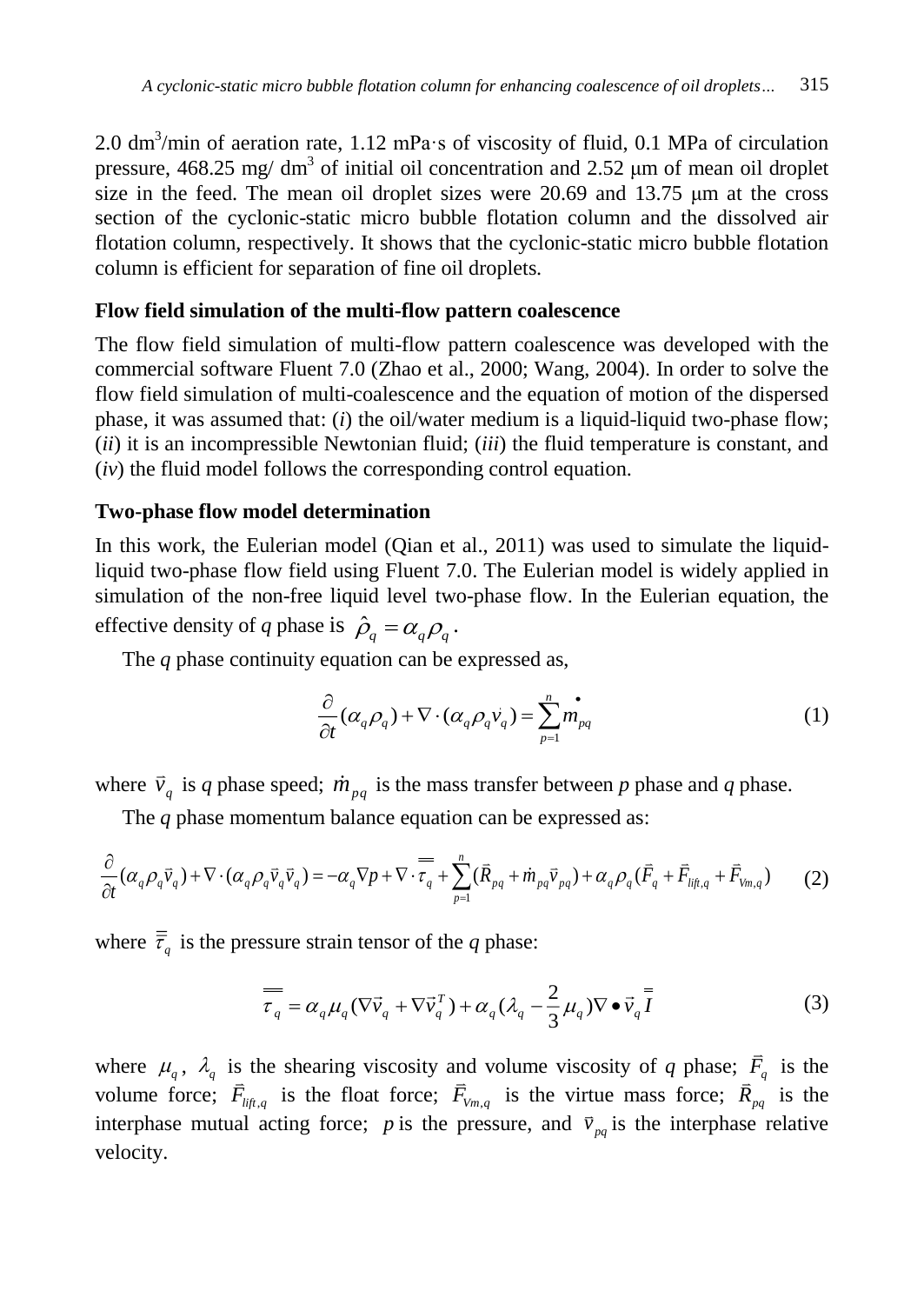### **Turbulence model**

In order to solve the turbulence flow field, the Renault stress should be considered for the irregular pulse of fluid flow and some relevant equations should be used (Han et al., 2004; Wang et al., 2007).

The STD  $k$ - $\varepsilon$  turbulence model was used in the engineering program, k equation is the turbulence energy and  $\varepsilon$  is the turbulence energy dissipation rate. The simulated data is in accordance with the experiment data with smaller wall pressure gradient using the STD *k*-*ε* model.

The turbulence energy equation (*k* equation) can be expressed as:

$$
\frac{\partial}{\partial t}(\rho k) + \frac{\partial}{\partial x_i}(\rho k u_i) = \frac{\partial}{\partial x_j} \left[ \left( \mu + \frac{\mu_i}{\sigma_k} \right) \frac{\partial k}{\partial x_j} \right] + G_k + G_b - \rho \varepsilon - Y_M + S_k \tag{4}
$$

The energy dissipation equation (*ε* equation) can be expressed as:

$$
\frac{\partial}{\partial t}(\rho \varepsilon) + \frac{\partial}{\partial x_i}(\rho \varepsilon u_i) = \frac{\partial}{\partial x_j} \left[ \left( \mu + \frac{\mu_i}{\sigma_{\varepsilon}} \right) \frac{\partial \varepsilon}{\partial x_j} \right] + C_{1\varepsilon} \frac{\varepsilon}{k} \left( G_k + C_{3\varepsilon} G_b \right) - C_{2\varepsilon} \rho \frac{\varepsilon^2}{k} + S_{\varepsilon} \tag{5}
$$

where  $G_k$  is the turbulence energy due to the speed gradient;  $G_b$  is the floating force due to the turbulence energy;  $Y_M$  is the fluctuation due to transient diffusion;  $C_{1\epsilon}$ ,  $C_{2\epsilon}$ ,  $C_{3\varepsilon}$  is the constants;  $\sigma_k$ ,  $\sigma_{\varepsilon}$  is the turbulence Prandtl number of *k* and  $\varepsilon$  equations;  $S_k$ ,  $S_{\varepsilon}$ is the source phases (Wang et al., 2007);  $\mu_t$  is the vortex viscosity coefficient.

The vortex viscosity is defined as:

$$
\mu_t = \frac{C_\mu \rho k^2}{\varepsilon} \tag{6}
$$

where  $C_{\mu}$  is a constant.

The empirical relevant parameters using the STD  $k$ - $\varepsilon$  model were given as follows:  $C_{1\epsilon} = 1.44$ ,  $C_{2\epsilon} = 1.92$ ,  $C_{3\epsilon} = 0.09$ ,  $\sigma_k = 1.0$  and  $\sigma_{\epsilon} = 1.3$ .

#### **Model geometry and boundary conditions**

A schematic diagram of the flotation column for simulation is shown in Fig. 7. The model geometry (a 3D modeling) was structured using AutoCAD software and saved into a .sat file. The computational grid for flotation column (a hexahedral grid) was generated with the Gambit software containing 200,000 elements.

The model boundary type was also given when the grid was generated. The upper inlet was defined as the velocity inlet, the bottom treated effluent discharge was defined as the velocity outlet, and the cyclonic separator inlet was also defined as the velocity inlet. The initial oil concentration in feed was 0.05%. The simulation was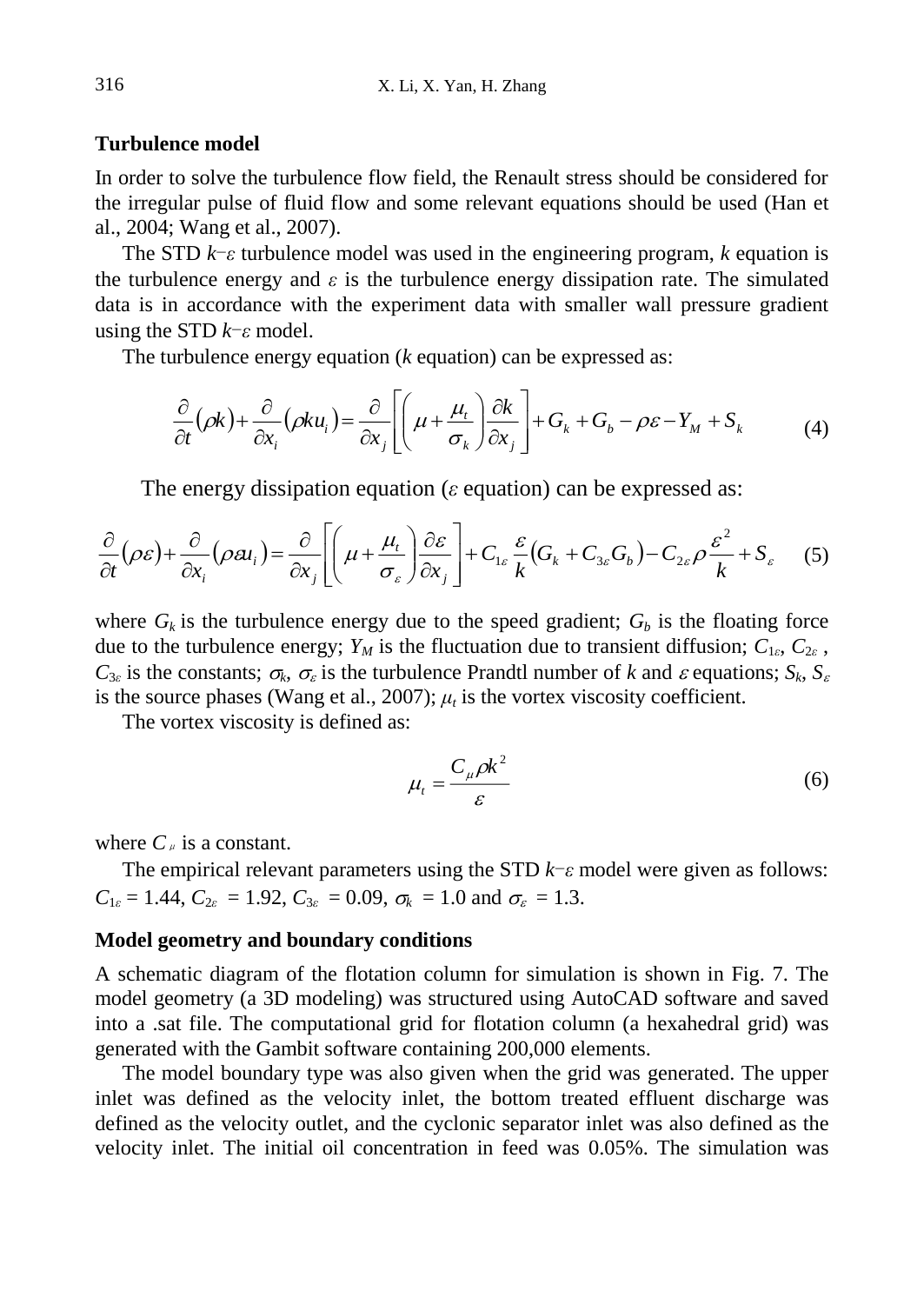carried out under condition of continuous feed, floated oily foam and treated effluent discharge. The boundary conditions were defined as follows.





- 1) For cyclonic separator inlet it was assumed that the oily wastewater entering into the cyclonic separator was uniformly mixed, and the inlet velocity and phase volume fractions of oily wastewater were given.
- 2) For the bottom treated effluent and circulating wastewater the outlet velocity was given according to the experimental data, the circulating wastewater outlet velocity was the same as the inlet velocity of cyclonic separator.
- 3) For the feed inlet the velocity was the same as the experimental data.
- 4) The walls were applied with the non-slip boundary condition.
	- The simulation parameters are shown in Table 1.

| Height of flotation column, mm   | 2000   |
|----------------------------------|--------|
| Diameter of flotation column, mm | 100    |
| Feed velocity, m/s               | 2.45   |
| Circulating water velocity, m/s  | 0.45   |
| Treated effluent velocity, m/s   | 0.057  |
| Initial oil concentration, %     | 0.20   |
| Density of water phase, $kg/m3$  | 998.20 |
| Viscosity of water phase, mPa.s  | 1.003  |
| Density of oil phase, $kg/m3$    | 960.00 |
| Viscosity of oil phase, mPa.s    | 48.00  |

| Table1. Parameters used in simulation |  |  |  |
|---------------------------------------|--|--|--|
|---------------------------------------|--|--|--|

### **Simulation results and analysis**

In order to compare the simulation and experimental results, four cross sections were structured along the flotation column (Fig. 7). The size distribution of oil droplets and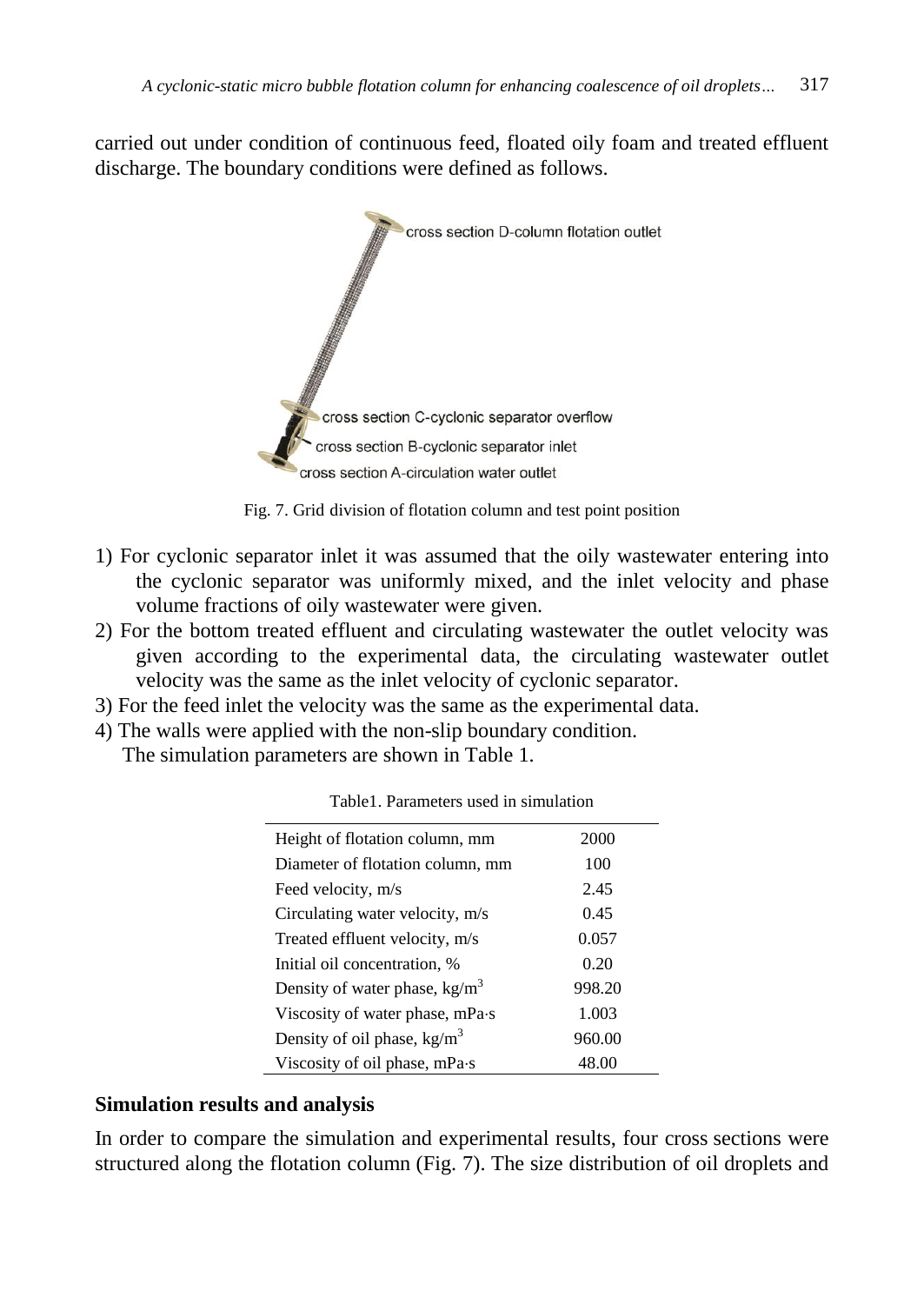mean size of these four cross sections are presented in Fig. 8. As shown in Fig. 8, the mean size of oil droplets at the cross section A in the bottom circulating wastewater was 1.32 μm. The mean size of the oil droplets at the cross section B was 5.24 μm before entering the inlet of cyclonic separator after performing the pipe flow coalescence. The mean size of oil droplets at the cross section C in the upper section of cyclonic separator was 10.20 μm after performing cyclonic coalescence. The mean size of oil droplets at the cross section D in the upper column flotation was  $18.50 \mu m$ after performing laminar flow coalescence. The simulation results indicated that the mean size of oil droplets gradually increased after performing multi-flow pattern coalescence in the flotation column, and the simulation data was consistent with the experimental data in the aspect of gradually increasing trend by multi-flow pattern coalescence. However, the simulation data slightly underestimated the experimental data because of the experimental conditions and errors.



Fig. 8. The oil particle size distribution at each floatation column section

## **Conclusions**

The cyclonic-static micro bubble flotation column was developed to separate oil/water by combining the hydraulic cyclonic separator with the conventional flotation column. Separation was integrated with flotation, cyclone and coalescence. The size of fine droplets was increased by multi-flow pattern coalescing in the flotation column. The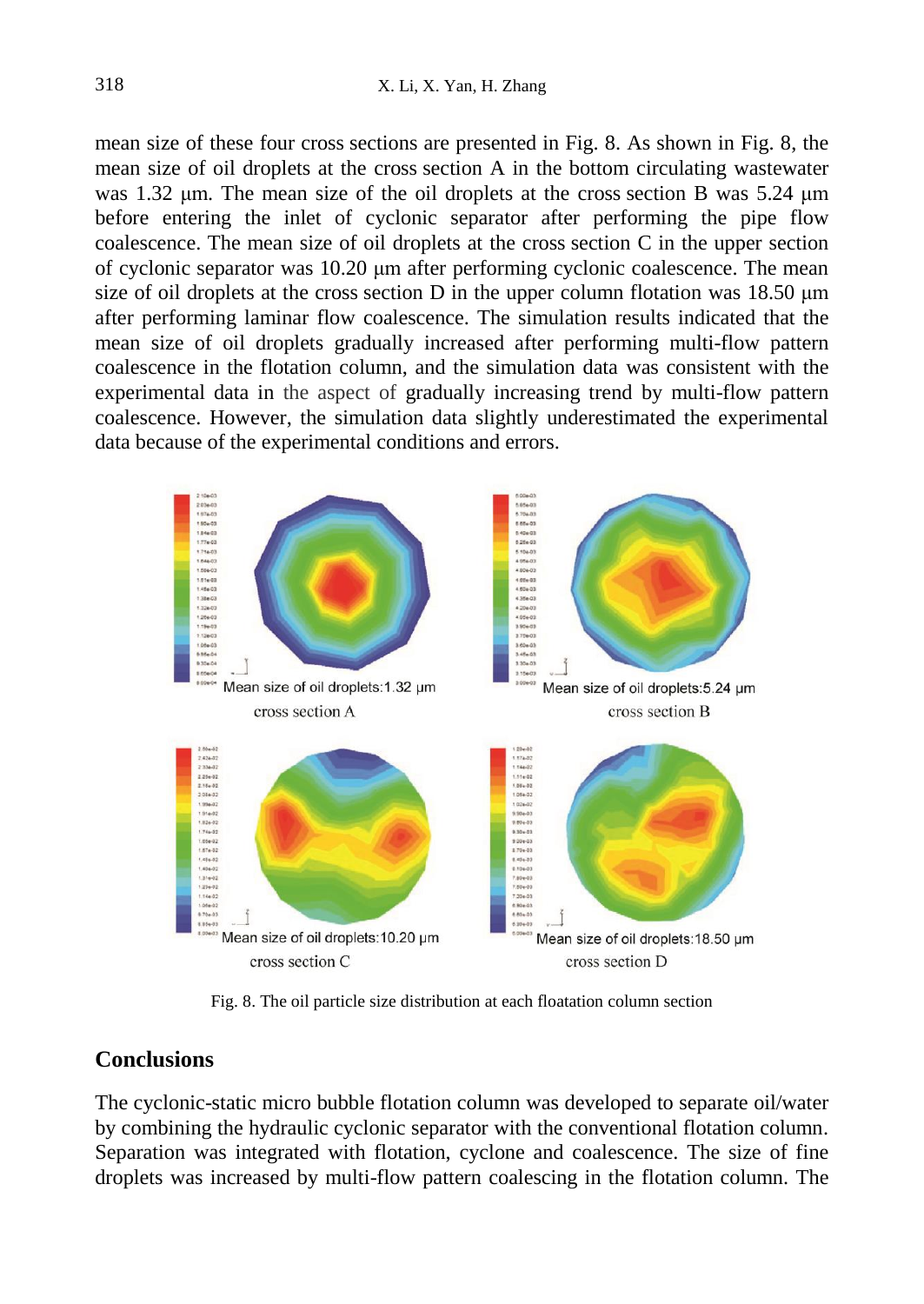multi-flow pattern coalescence process was as follows: cyclonic coalescence in the inner cyclonic separator, pipe flow coalescence in the pipe flow mineralization zone, laminar flow coalescence in the column separation zone. The size distribution oil droplets in the cyclonic separator, pipe flow section and column flotation was obtained after the numerical simulation of two-phase field in the flotation column using the software Fluent 7.0. It was found that the simulation results match well the experimental data.

#### **Acknowledgements**

The authors are grateful to the National Natural Science Foundation of China (No. 51104158) and the Qing Lan Project for their support of this project. The authors would also like to thank Rimpong A. Reynolds of the University of Kentucky Center for Applied Energy Research for his help in the preparation of this manuscript.

### **References**

- BRESCIANI A.E., MENDONCA C.F.X., ALVES R.M.B., MASCIMENTO C.A.O., 2010. *Modeling the kinetics of the coalescence of water droplets in crude oil emulsions subject to an electric field, with the cellular automata technique*. Comput. Chem. Eng. 34, 1962-1968.
- ATA S., PUGH R.J., JAMESON G.J., 2011. *The influence of interfacial ageing and temperature on the coalescence of oil droplets in water*. Colloid and Surface A 374, 96-101.
- BOYSON T.K., PASHLEY R.M., 2007. *A study of oil droplet coalescence*. J. Colloid Interf. Sci. 316, 59- 65.
- DYAKOWSKI T., WILLIAMS R A., 1996. *Prediction of high solids concentration regions within a hydrocyclone*. Power Technol. 87, 43-47.
- FREDRICK E., WALSTRA P., DEWETTINCK K., 2010. *Factors governing partial coalescence in oilin-water emulsions*. Adv. Colloid Interface Sci. 153, 30-42.
- PAUNGU G.D., FEKE D.L., 2007. *Droplet transport and coalescence kinetics in emulsions subjected to acoustic fields*. Ultrasonics 46, 289-302.
- URBINA-VILLALBA G., GARCIA-SUCRE M., 2001. *Influence of surfactant distribution on the stability of oil/water emulsions towards flocculation and coalescence*. Colloid. Surface A 190, 111- 116.
- HAN Z., WANG J., LAN X., 2004. *Fluent simulation examples and Application*. Beijing Institute of Technology press: Beijing, China.
- HONG A., FANE A. G., BURFORD R., 2003. *Factors affecting membrane coalescence of stable oil-inwater emulsions*. J. Membrane Sci. 222, 19-39.
- JI F., LI C., DONG X., 2009. *Separation of oil from oily wastewater by sorption and coalescence technique using ethanol grafted polyacrylonitrile*. J. Hazard. Mater. 164, 1346-1351.
- JIN X., JIN Y., WANG J., SUN Z., CHEN X., 2009. *Separation performance of gas-liquid cyclone separator*. J. China Univ. Petroleum 33, 124-129.
- JUNJI F., HARUKI T., NARUYA I., 2009. *Possibility of coalescence of water droplets in W/O emulsions by means of surface processes*. Colloid Surface A 333, 53-58.
- LEE C.-M., SAMS G.W., WAGNER J.P., 2001. *Power consumption measurements for ac and pulsed dc for electrostatic coalescence of water-in-oil emulsions*. J. Electrostat. 53, 1-24.
- LI J., GU Y., 2005. *Coalescence of oil-in-water emulsions in fibrous and granular beds*. Sep. Purif. Technol. 42, 1-13.